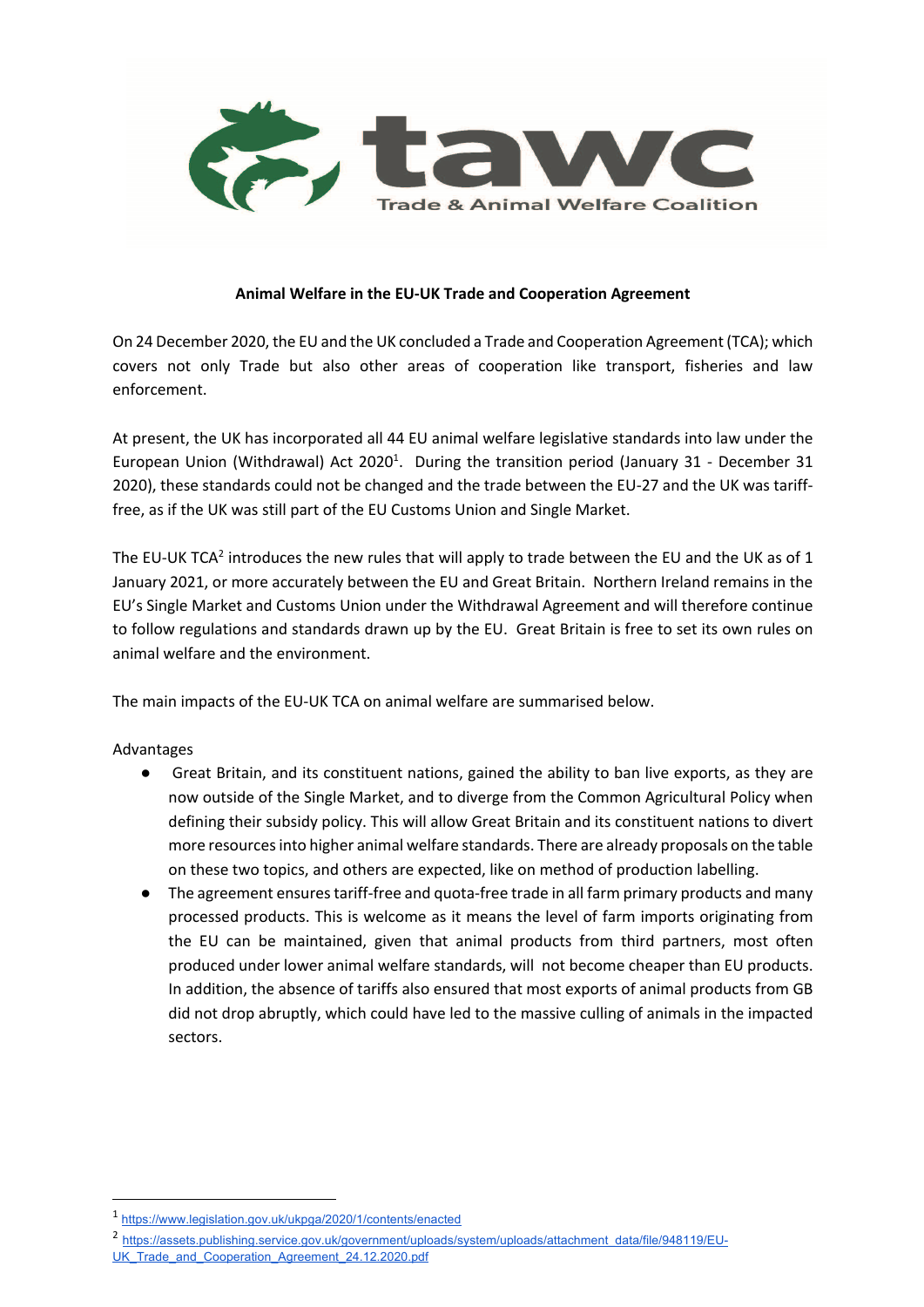- The animal welfare section recognises the link between animal welfare and sustainable food production. This is a positive step forward, as it is the first time this link is recognised by a trade agreement.
- The TCA sets up a yearly Civil Society Forum (CSF) to allow civil society stakeholders to discuss the implementation of the EU-UK TCA, and makes it mandatory for the UK to consult once a year with a dedicated civil society body.
- The rise in checks and certification now required by GB may allow for an increase of biosecurity and aid enforcement on non-compliant movements of animals.

# Disadvantages

- The agreement does not list animal welfare in its chapter on Level Playing Field, and provisions on animal welfare cooperation do not include a commitment to non-regression. Great Britain and its constituent nations are thus allowed to set new animal welfare standards that would be either lower or higher than the EU's. While we expect that Great Britain and its constituent nations will not downgrade animal welfare standards, only improve them, it's worth noting that the UK is unlikely to be allowed to use "rebalancing measures" to claim back any cost disadvantages from lower animal welfare standards in the EU in the form of tariffs, if the divergence between EU and UK standards has an impact on trade.
- The Chapter on animal welfare, whilst welcome, could have been stronger; there is no explicit mention of a standing Working Group on animal welfare to feed in priority areas for the EU and UK to work collaboratively in fora, such as the OIE.
- The rise in checks and certification now required as GB is not in the Customs Union or in the SPS area could increase border waiting times for animals and animal products going to the EU and Northern Ireland. The checks and documentation requirements are already creating tremendous issues for GB exports of fish and crustaceans, as well as significant suffering when it comes to crustaceans that are transported alive to the continent.
- The increase in SPS certification needed will require more veterinarians and it is unclear if that capacity presently exists.
- The lack of mutual acceptance of qualifications for veterinarians could lead to a shortage of vets - for instance 96% of vets in slaughterhouses are EU nationals.
- The EU-UK TCA calls on the parties to establish rules to avoid duplicative testing on vertebrate animals. Yet, if there is no further discussion on the matter, the UK leaving the European Chemicals Agency and the lack of mutual acceptance of tests will probably result in double testing of chemicals leading to a rise in animal tests in the UK.

# *1. A tariff-free, quota free trade*

The EU-UK TCA confirms that no tariff or quota will apply to trade between the EU and the UK (*Goods.5*  and *Goods.10)*. This is good for animal welfare, particularly for farm animal standards.

The UK imports more than it exports for all animal derived products other than milk. The UK and EU have similarly high most-favoured-nation (MFN) tariff rates for commonly imported food - such as dried egg products, sheepmeat and beef - of 40-70%. At the moment, the UK exports 16% of its beef production, of which 92% goes to EU countries, and 32% of its sheep production, of which 94% goes to the EU. If the EU had had to impose such MFN tariff on GB exports (which would have been the case in the absence of a trade deal), there would have been significant consequences. Both export flows would probably have halted under such a scenario, due to the high tariffs.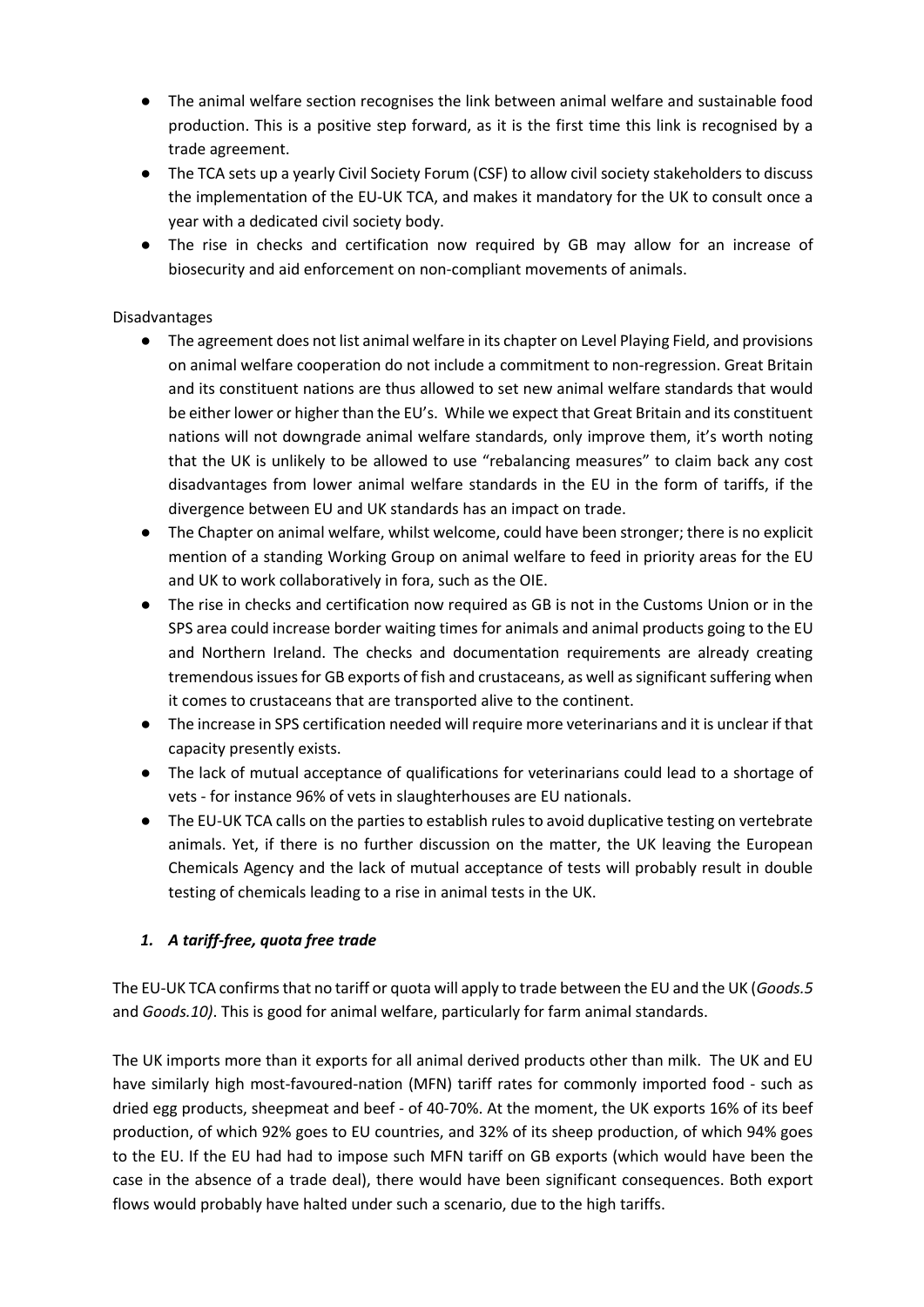The TCA, by agreeing to keep all tariffs at zero, has ensured that both the EU and the UK can continue to favour another partner displaying relatively higher animal welfare standards. Otherwise, as the EU and the UK do not impose their animal welfare standards on imported goods (apart from those related to slaughter), both partners could have witnessed in the near future vast changes in the structure of their food imports, with the level of lower welfare imports likely to increase as they would have become cheaper than the EU or the GB products.

This status quo is thus also helpful to assist the UK in maintaining its comparatively higher animal welfare standards, by lowering the pressure exerted by lower welfare imported products.

It is also important to underline that the Parties have confirmed (*EXC.1)* that no provision adopted in this section (*Chapter I - national treatment and market access for goods*) prevents them from adopting measures in conformity with article XX of the GATT (which lists the exceptions on the basis of which trade can be restricted). This is positive as the WTO Dispute Settlement Mechanism (DSM) has recognised that trade can be restricted on the basis of animal welfare, as it is seen as an issue linked to public morals (EC Seals case).The preamble of the TCA also recognise animal welfare as a legitimate policy objective for the Parties. Constituent nations of Great Britain could rely on such an exception to ban live exports in the future. It is unfortunate, however, that the Parties have not referred to this understanding of GATT article XX(g) in the following provisions.

# *2. Measures related to import licensing procedures*

The TCA foresees that the parties shall only adopt or maintain licensing procedures "if other appropriate procedures to achieve an administrative purpose are not reasonably available". Such import licensing procedures must be fair and transparent *(Goods 13*).

The introduction of such procedures could result in an increase in paperwork, which could, in turn, lead to delays at ports, notably at the Channel ports. This risk is particularly high at the start of 2021, due to bedding in the new processes that will be needed to move live animals and products between Great Britain and both the EU and Northern Ireland. These new administrative procedures include transporter authorisations, registration on relevant import notification systems, animal health certificates and veterinary checks, customs declarations and checks, and entry and exit declarations.

Non commercial and commercial trade in cats and dogs are not covered by the TCA but by the existing Agreement in Regulation 2020/2016 between the UK and EU on the UK being a Part 2 listed 3rd country permitting trade under certain conditions<sup>3</sup>.

# *3. Sanitary and Phytosanitary Measures*

The TCA's SPS chapter does not mention explicitly the precautionary principle. This is not unusual, looking at the EU practice in other FTAs, but this is a missed opportunity for the UK, and its constituent nations, to take a position on how it will approach food safety in the future. The chapter mostly refers to the respect of the SPS agreement (risk-based assessment) and several EU measures benefitting animal welfare - which are currently applied by the UK - have been deemed in violation of these rules (ie ban on hormone-fed beef) or have been strongly contested (i.e. chemical rincing of meat, restrictions on the use of antibiotics in animal production). Language located in other parts of the agreement (see cooperation on antimicrobial resistance) and the SPS provision indicating that the parties should not create additional authorisation requirements compared to those in place at the end

<sup>3</sup> https://eur-lex.europa.eu/legal-

content/EN/TXT/?uri=uriserv%3AOJ.L\_.2020.415.01.0039.01.ENG&toc=OJ%3AL%3A2020%3A415%3ATOC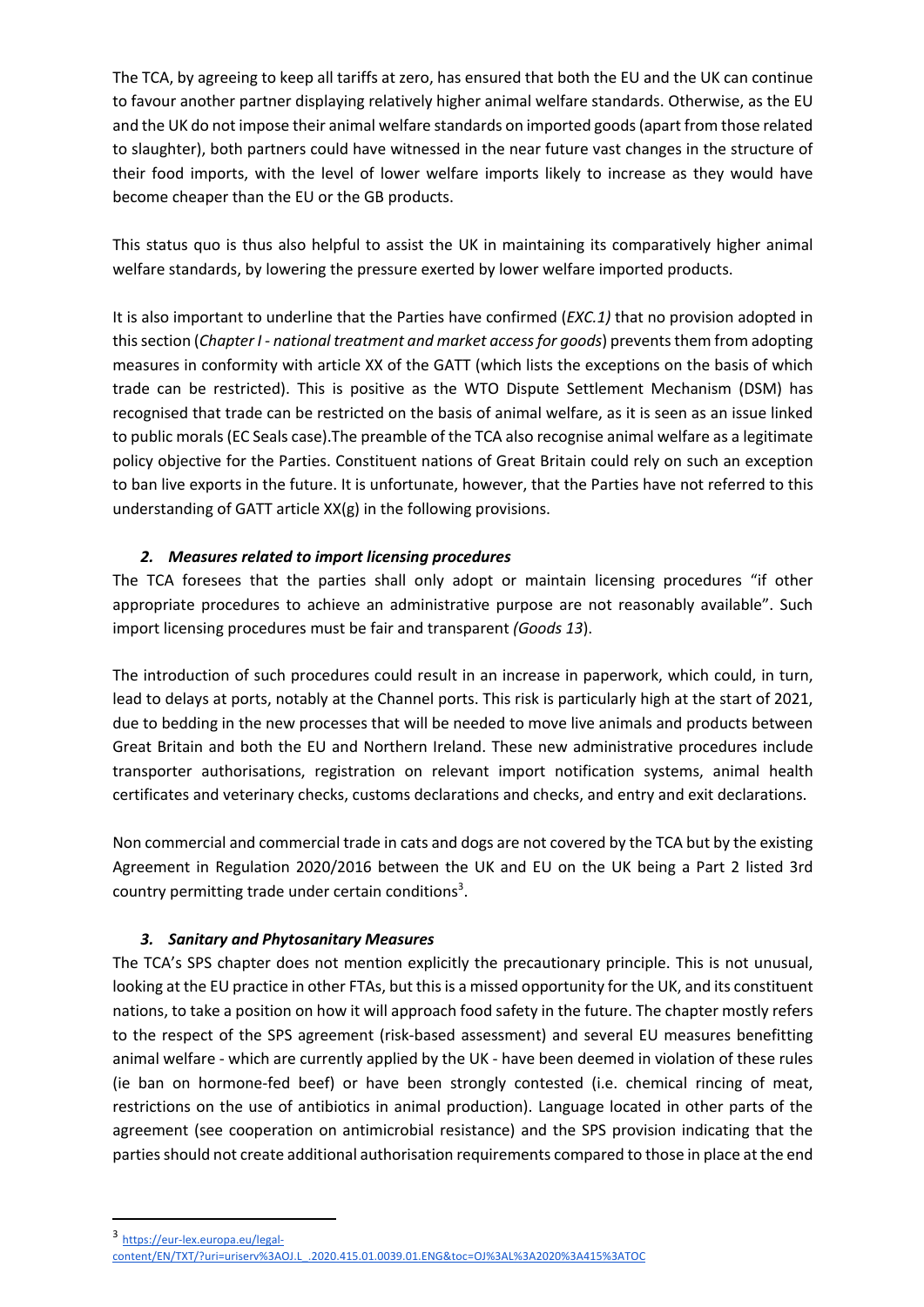of the Transition Period hint at the UK's acceptance to maintain such standards. Yet, a stronger statement in the SPS chapter would have been welcome.

The provisions on audits and controls reflect trust between the partners. The chapter puts responsibility on the exporting party to check whether exports fit the importing party's requirements. The exporting party is also responsible for keeping the list of establishments approved to export, with no prior checks by the importing party. It remains, of course, possible to reject the imports but justifications should be provided.

The SPS chapter also contains provisions on cooperation on animal welfare, antimicrobial resistance and sustainable food systems:

- Animal welfare: the parties recognise animals as sentient beings<sup>4</sup> and, for the first time in a trade document, the link between improved animal welfare and the sustainability of food production systems. They will exchange information, experiences and expertise, cooperate in international fora "to promote the development of the best possible animal welfare practices and their implementation", and on research. While the scope of the exchange of information, experiences and expertise does not exclude the welfare of animals other than farmed ones, the cooperation on research is restricted to farmed animal welfare. While the language is better than in other UK FTAs, it still remains weak and narrow given the track record of both partners in this field.
- **Antimicrobial resistance (AMR):** the provisions recognise that misuse of antibiotics in animal agriculture is a threat to human and animal health. They underline the importance of the One Health approach, but not of One Welfare, and set an objective for both parties to "work towards the cessation of the use of antibiotics as growth promoters internationally" . The provisions also refer to "good farming practices" as a topic within the scope of the dialogue on AMR, which is important to ensure animal welfare is taken into account in these discussions.
- **Sustainable Food systems:** this provision indicates that food safety authorities will cooperate to promote sustainable food systems. We regret, however, that the explicit reference to sustainable fisheries and aquaculture that could be found in the EU proposals has been omitted.

The SPS chapter does not foresee explicitly the setting up of a specific working group on animal welfare but as it tasks the Trade Specialised Committee on Sanitary and Phytosanitary Measures (SPS committee) with exchanging views "with respect to the cooperation activities on protecting animal welfare", it is likely that such group could be set up. It's interesting to note that there is no mention of sustainable food systems in that list of topics handled by the SPS committee.

## *4. Technical Barriers to Trade*

This chapter impacts technical regulations, such as labelling schemes. Contrary to the EU-Japan and EU-Mercosur FTA, the chapter still allows for labelling schemes to be imposed on imported products if the information provided is relevant for the consumers or users of the product. This is positive for animal welfare as our movement is pushing for the imposition of a method-of-production labelling scheme on animal source food, including imports.

<sup>&</sup>lt;sup>4</sup> Since 1 January 2021, article 13 of the TFEU (which recognises animals as sentient beings) no longer applies in the UK. It has yet to be replaced with an equivalent legislation that would apply in GB.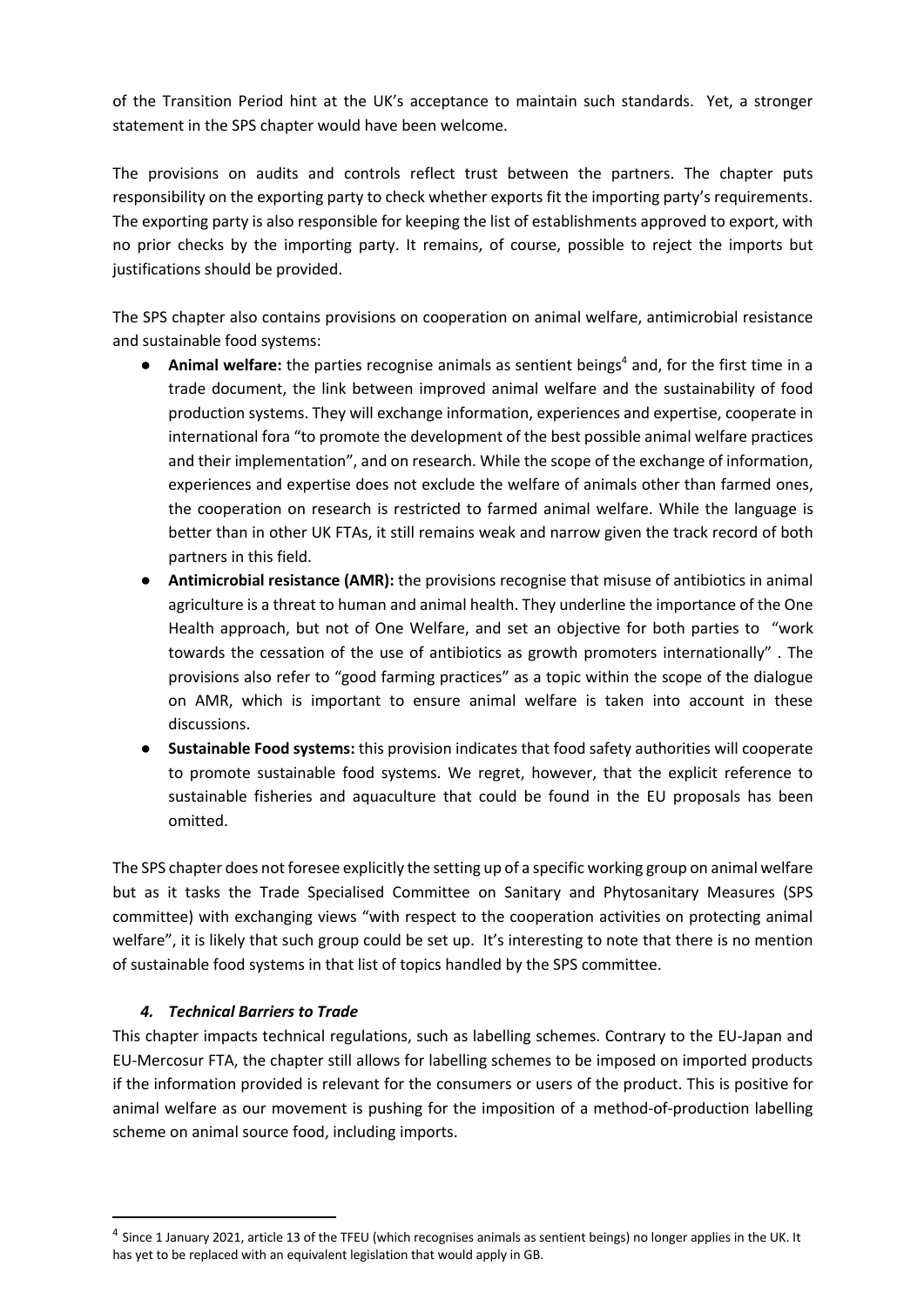The TBT chapter requires the parties to refer where possible to international standards, "except when it can demonstrate that such international standards would be an ineffective or inappropriate means for the fulfilment of the legitimate objectives pursued". The international standards listed explicitly are ISO, ITU and Codex, none of which address animal welfare. One could argue that the World Organisation for Animal Health (OIE) Guidelines fit the definition of international standards established in *TBT.4,* but the fact that they are not explicitly mentioned will make the argument less weighty in disputes. In addition, the parties can still argue that referring to OIE standards, which are often low and not properly enforced, would not allow the fulfillment of the legitimate objectives pursued.

These provisions should leave enough flexibility for the UK to set up a labelling scheme based on animal welfare standards higher than the ones contained in the OIE guidelines.

## **5. Rules of Origin**

The Rules of Origin under the TCA imply that an animal product will be seen as wholly originating in a country if the product is a live animal born and raised in the country; if it originates from live animals raised in the country or it is obtained from slaughtered animals that were born and raised in the said country, or from aquatic animals raised in the country or caught by a country's vessel. There is also a tolerance if the products in which the weight of non-originating components does not exceed 15%.

Such rules of origin discourage the import of live animals only to slaughter them. They also ensure that if a product is labelled as originating from the EU or the UK, it can be expected that animals from which they originate have been raised and slaughtered under EU or UK animal welfare standards.

#### **6. Level Playing Field**

The LPF provisions are essential to ensure fair competition, as both parties have agreed on a tarifffree and quota-free trade.

The initial provisions of this chapter reiterate the necessity that "trade and investment take place in a manner conducive to sustainable development". Harmonisation of standards is not the objective of the TCA but "the Parties are determined to maintain and improve their respective high standards in the areas covered by [the LPF] Title", which include environment and climate. The parties also reaffirm their ambitions to reach climate neutrality by 2050, and their acceptance of the precautionary approach allowing the Parties, "where there are reasonable grounds for concern that there are potential threats of serious or irreversible damage to the environment or human health", to adopt measures even if full scientific certainty is lacking. This language is better than what the EU has included in the EU-Mercosur agreement, especially as the provision does not impose the revision of the measure as soon as possible.

The section on environment and climate includes in its scope "the management of impacts on the environment from agricultural or food production, notably through the use of antibiotics and decontaminants." That could, to a certain extent, allow for discussion of intensive animal agriculture, as it is a source of significant pollution, but not directly animal welfare. The Parties commit to "strive to increase their respective environmental and climate protection levels" and to promote environment-friendly practices. However, within the list of such practices, there is no mention of any in relation to agriculture (while there were in EU proposals). The provisions on wildlife trafficking are similar to the ones contained in the EU-Mexico agreement, and the ones on the promotion of sustainable aquaculture and fisheries do not mention fish welfare, nor refer to OIE standards.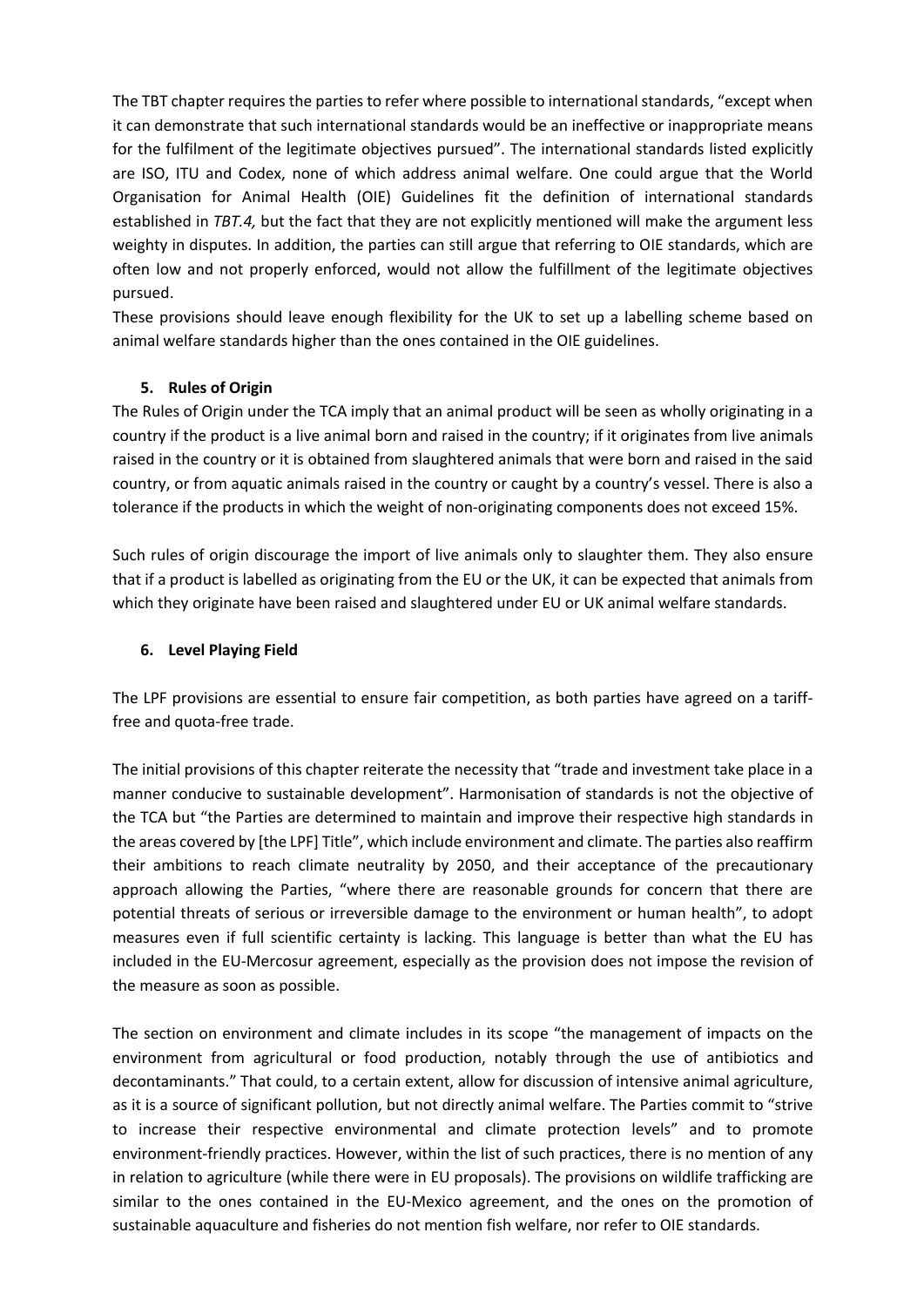The specific DSM attached to this chapter is similar to the one linked to Trade and Sustainable Development (TSD) chapters in other EU FTAs: in case of a dispute, the Parties can request the setting up of a panel that will produce a report on the matter. If the Party found in violation of the TCA by the Panel does not want to take any measure, there are no further procedures available. However, there is an additional provision in the DSM section providing for "rebalancing measures". It allows for the Parties to impose measures (such as tariffs) in the case where a divergence in environmental or labour standards that arose after the conclusion of the TCA has an impact on trade between the Parties. If a Party does so, the other has the right to start an arbitration process to assess the compliance of such rebalancing measures with the TCA. This section is the one based on which many politicians have ensured that there will be a possibility to retaliate in case of unfair competition. Interestingly, even though animal welfare is not listed in the fields covered by the LPF rules, it is the example that Prime Minister Johnson chose to explain the "rebalancing procedure"<sup>5</sup>. This is encouraging as we believe that when the UK imposes stricter animal welfare standards, it will be important to impose them on imported goods, or at least to condition better tariffs to their respect.

However, these provisions are weaker than the upward dynamic alignment that we were pushing for, where the EU would have been obliged to gradually align with our future higher standards. With the TCA, there will be an obligation to demonstrate that the new divergence between our standards is impacting the EU-GB trade or investments, which - as the experience has shown - is rather difficult.

The TCA also contains the possibility for a Party to ask for a review after at least four years to assess whether there is any level playing field issue. The assessment could lead to the renegotiations of certain parts of the agreement and in case the Parties cannot agree on this renegotiation, to the termination of the Trade part of the agreement (as well as others).

## **7. Involvement of Civil Society**

The TCA commits the Parties to consult civil society - a newly established or existing domestic advisory group - on the implementation of the entire agreement (and any future supplementing agreement). The parties must meet at least once a year with their Domestic Advisory Group (DAG), and interactions between DAGs is encouraged.

The parties must also organise a Civil Society Forum to discuss the implementation of Title II of the Agreement (Trade, Aviation, Road Transport, Social Security Coordination and Visas for Short-Term Visits, Fisheries), at least once a year. This Forum is open to any independent civil society organisation established in the EU or the UK.

This is positive as the UK had not included this monitoring of the implementation of trade agreement in the Trade Bill. Animal Welfare Organisations will be either able to apply to join the UK DAG $<sup>6</sup>$  or to</sup> participate in the yearly Civil Society Forum.

# **8. Other relevant provisions**

## *Good Regulatory Practices*

The provision reasserting the right of the Parties to regulate includes animal welfare in the list of the policy fields that it covers. This is an improvement compared to EU draft proposals. It is positive that

<sup>5</sup> https://www.rev.com/blog/transcripts/u-k-pm-boris-johnson-brexit-trade-deal-speech-transcript-december-24

<sup>&</sup>lt;sup>6</sup> If the UK decides to rely on existing mechanisms, animal welfare organisations are part of the Trade and Agriculture Committee and would thus aim to feed in on the issues at stake using this body.